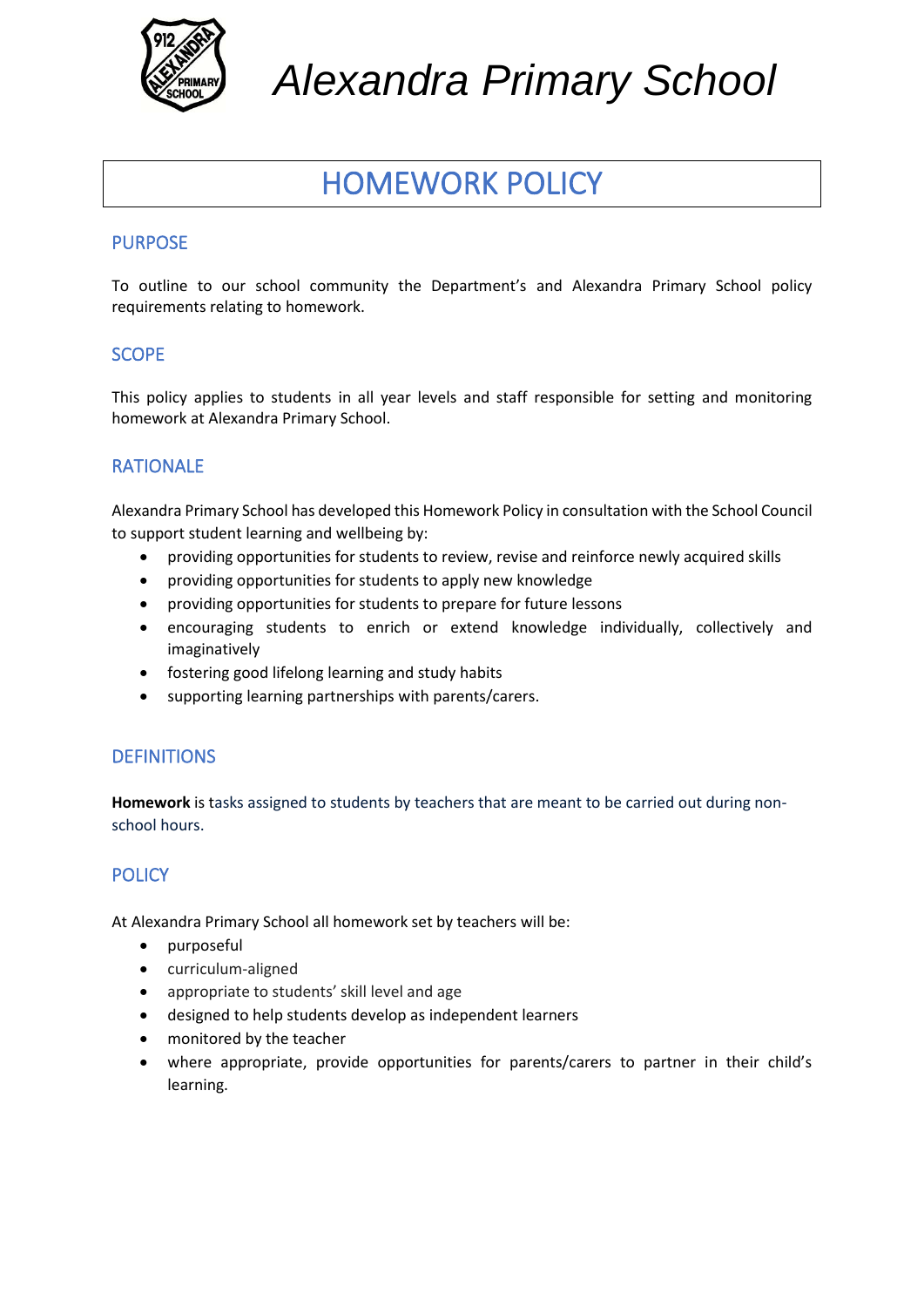

# *Alexandra Primary School*

The types of homework that teachers at Alexandra Primary School will include may include:

- completing consolidation exercises for mathematics
- completing science investigation exercises
- making or designing an artwork
- practising and playing musical instruments
- practising spelling words
- reading background material for a subject
- reading English texts prior to class discussion
- reading for pleasure
- researching topics associated with set class work
- applying new skills to home context such as:
	- o planning and cooking food, including following a recipe
	- o helping to plan a day trip or holiday, including timings, directions and costs
	- o growing plants
	- o reviewing their favourite film or book
	- o writing a diary entry
- engaging with parents in learning activities such as:
	- o rehearsing a presentation with parent/carers, and seeking their feedback
	- o interviewing a family member as part of a research project.

#### SHARED EXPECTATIONS AND RESPONSIBILITIES

Homework is a shared responsibility between the school, teachers, students and their parents/carers. In order to get the most out of homework tasks, it is important that everyone understands their obligations and responsibilities.

Responsibilities and expectations for **leaders at Alexandra Primary School** are to:

• advise teachers, students and parents/carers of homework expectations at the beginning of the school year and provide them with access to the homework policy.

Responsibilities and expectations for **teachers at Alexandra Primary School** are to:

- set homework that is curriculum-aligned and appropriate to the student's skill level and age
- ensure homework tasks are purposeful this means they are deliberately designed and planned to support student learning
- assess homework and provide timely and practical feedback
- ensure the amount of homework set supports a student to engage with a range of recreational, family and cultural activities outside of school hours
- offer opportunities for families to engage in their children's learning.

Responsibilities and expectations for **students** are:

- being aware of the school's homework policy
- discussing homework expectations with their parents/carers
- accepting responsibility for the completion of homework tasks within set time frames